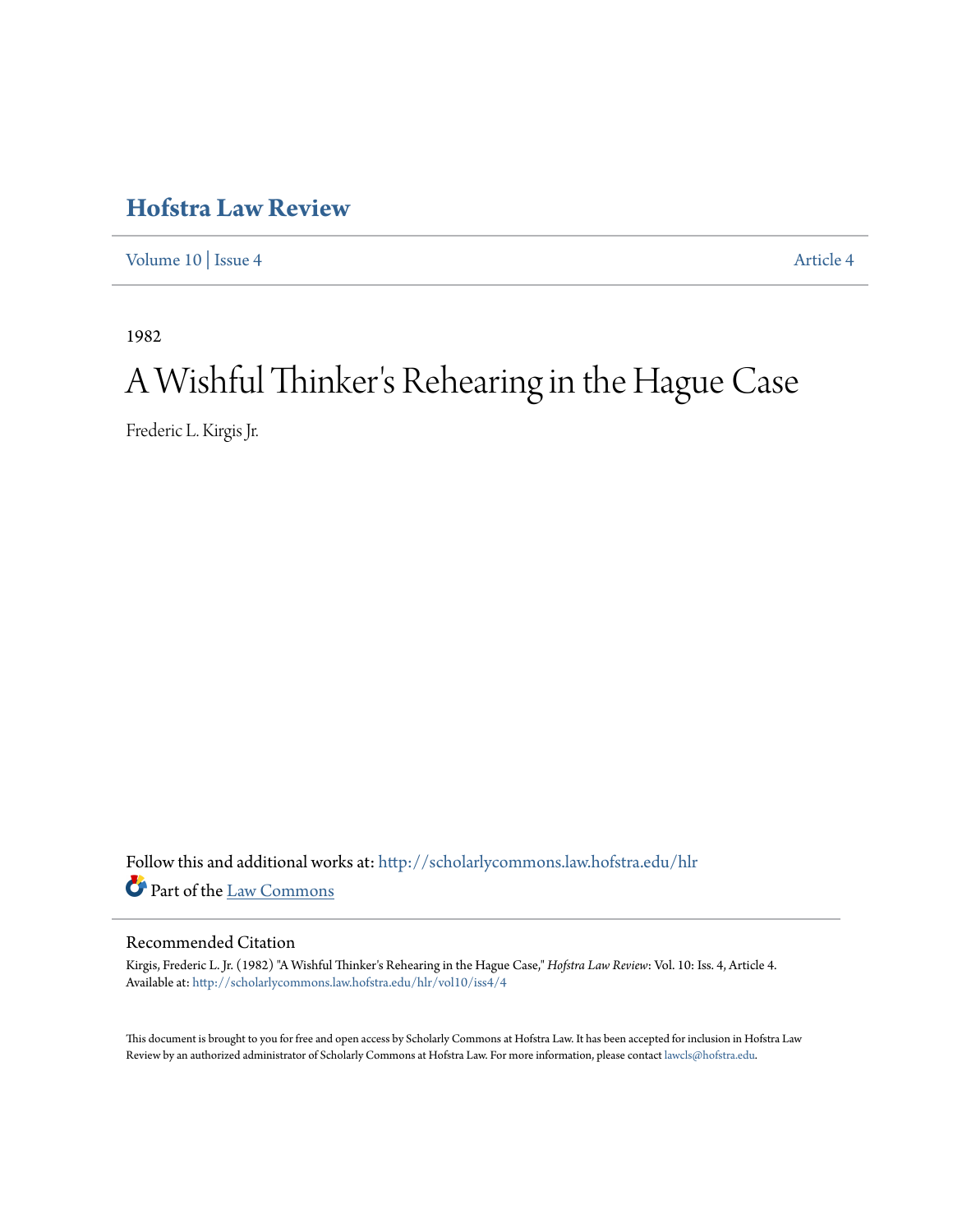### A WISHFUL THINKER'S REHEARING IN THE *HAGUE* CASE

#### *Frederic L. Kirgis, Jr.\**

On March 2, 1981, the United States Supreme Court denied a petition for rehearing in *Allstate Insurance Co. v. Hague.'* Thus it missed an opportunity to extricate itself from a most unfortunate morass created not only by the absence of a majority opinion on its first try, but also by the lack of clear analysis on the part of those Justices who wrote opinions. This article proceeds as though the Supreme Court had granted the petition for rehearing, and supplies the majority, concurring, and dissenting opinions that should have been generated. The hypothetical majority opinion below reflects the analysis I find most persuasive on the *Hague* facts. The concurring opinion espouses a plausible position, and the dissent presents the arguments against the positions taken in the other two opinions. I do not presume to attribute my words to any particular Justices, so the majority opinion is *per curiam;* the concurring and dissenting opinions are anonymous.<sup>2</sup>

#### **OPINION OF THE "COURT"**

#### *Per Curiam.*

For the sake of clarity, we briefly restate the facts. Ralph Hague, a resident and domiciliary of Wisconsin, was employed for fifteen years immediately preceding his death just across the state boundary in Minnesota. He owned three automobiles, all insured **by** Allstate Insurance Company under a policy issued in Wisconsin. The policy included **\$15,000** uninsured motorist coverage for each automobile. It contained a clause that, if valid and if construed as the

1059

**<sup>\*</sup>** Professor of Law and Director of the Frances Lewis Law Center, Washington and **Lee** University School of Law. B.A., **1957,** Yale University; **J.D., 1960,** University of California at Berkeley.

**<sup>1.</sup>** 450 **U.S. 971 (1981).** The decision on the merits is reported in 449 **U.S. 302 (1981).**

<sup>2.</sup> Purists will note a few other departures from Supreme Court style. In accordance with normal law review practice, citations have been relegated to footnotes. To avoid confusion, the footnotes are numbered consecutively through the three opinions.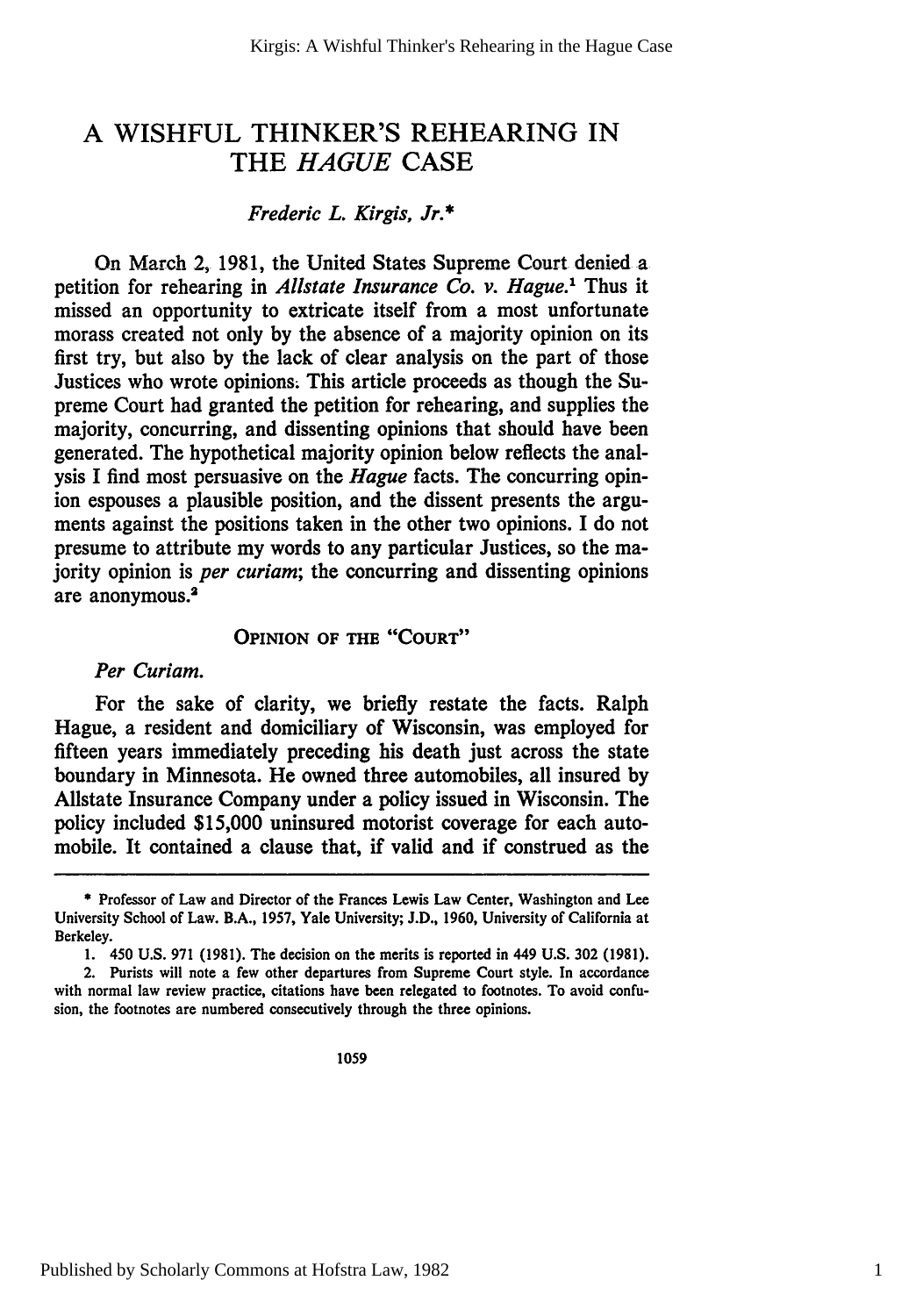Minnesota court did, prohibited the "stacking" (aggregation) of the \$15,000 coverages if Mr. Hague were to be injured or killed through the fault of an uninsured motorist.3 Under Wisconsin law at the time of the decision below, the "no stacking" clause was valid and enforceable; under Minnesota law it was not.

Mr. Hague died as the result of an accident in Wisconsin. He was a passenger on a motorcycle operated by his son when they were hit from behind by a car owned and operated by another Wisconsin resident. Their intended destination apparently had been Elderwood Heights, Wisconsin.<sup>4</sup> Mr. Hague was taken to a hospital in Minnesota, but was dead on arrival.<sup>5</sup> Neither Mr. Hague's son nor the driver of the other vehicle was insured.

After Mr. Hague's death, his widow moved to Minnesota where she was appointed personal representative of her deceased husband's estate. She then brought this action in Minnesota against Allstate, seeking declaratory relief permitting the stacking of the \$15,000 uninsured motorist coverages despite the "no stacking" clause in the contract. Allstate was doing business in Minnesota, as it was in all fifty states, so it was subject to the Minnesota court's in personam jurisdiction.<sup>6</sup> There is no indication that Mrs. Hague moved to Minnesota simply to avoid Wisconsin's then-extant rule validating "no stacking" clauses. She married a Minnesotan and apparently settled in that state.

The Minnesota Supreme Court applied Minnesota law to invalidate the "no stacking" clause, allowing Mrs. Hague to collect \$45,000. Following Minnesota precedent,<sup>7</sup> that court applied Professor Robert A. Leflar's choice-influencing considerations to resolve the choice-of-law issue. The considerations are (1) predictability of results; (2) maintenance of interstate and international order; (3) simplification of the judicial task; (4) advancement of the forum's

**<sup>3.</sup>** Policy issued **by** Allstate Insurance Co. at **6** (copy on **file** in office of *Hofstra Law Review), quoted* in Weintraub, *Who's Afraid of Constitutional Limitations on Choice of Law?,* **10** HOFSTRA L. REV. 17, 18 (1981). Professor Weintraub points out a plausible interpretation of the clause that would not have precluded stacking even under Wisconsin law, *id.* at 19-21, but we accept the Minnesota court's interpretation for purposes of determining the constitutionality of its choice of law.

*<sup>4.</sup> See* Hague v. Allstate Ins. Co., **289 N.W.2d** 43, 44 (Minn. **1978).**

*<sup>5.</sup>* Transcript of Oral Argument at 21, Allstate Ins. Co. v. Hague, 449 **U.S. 302 (1981)** (statement of Mr. Lowenfeld).

**<sup>6.</sup>** This point was not disputed **by** the parties. Petitioner's Brief at **6,** Allstate Ins. Co. v. Hague, 449 **U.S. 302 (1981):** "There is no dispute in this case as to jurisdiction."

**<sup>7.</sup>** The leading Minnesota case is Milkovich v. Saari, **295** Minn. **155, 203 N.W.2d** 408 **(1973).**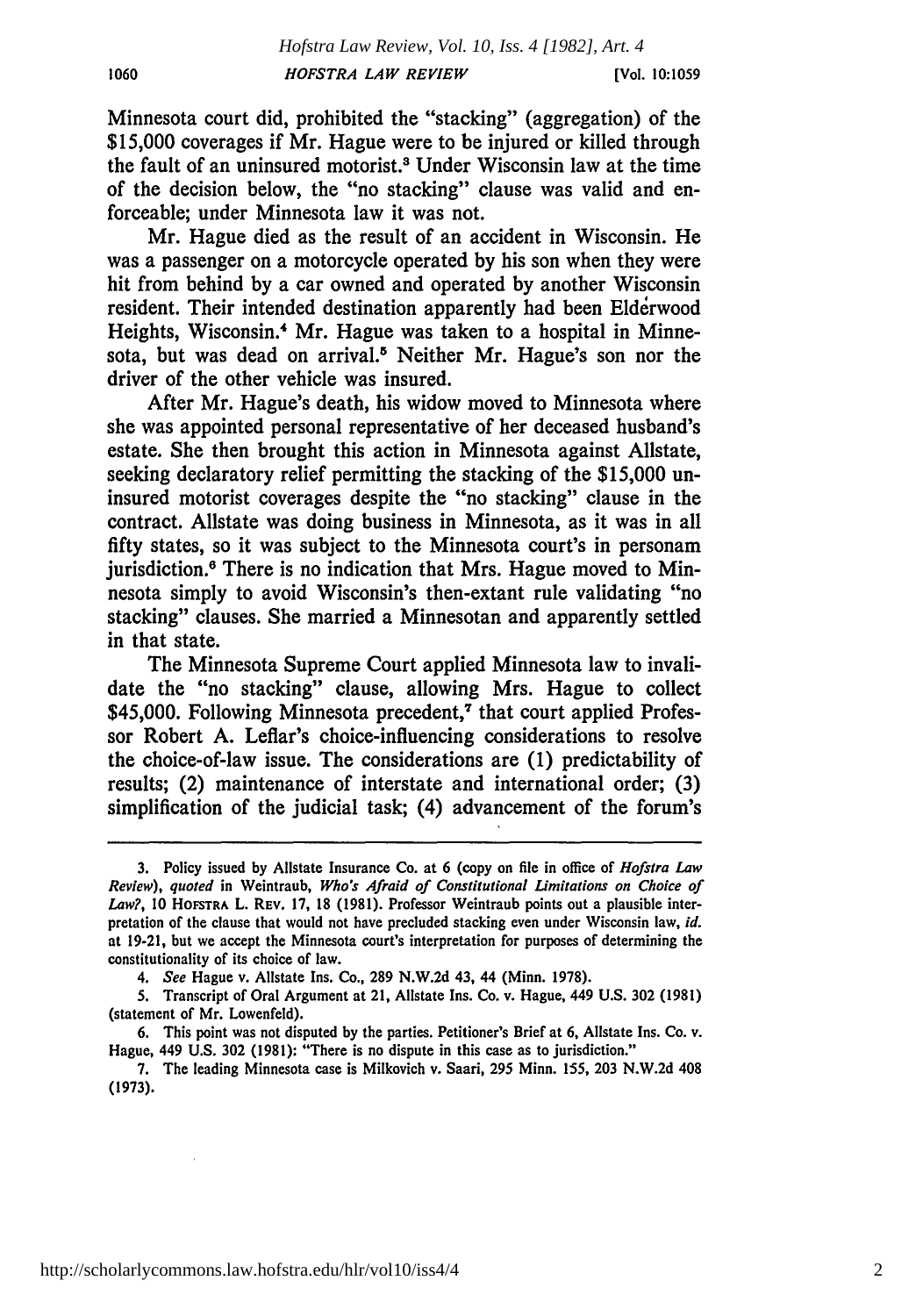governmental interests; and (5) application of the better rule of law.8 The Minnesota court relied heavily on -the fifth consideration in reaching its result.<sup>9</sup>

The question presented is whether Minnesota could constitutionally proceed as it did. The answer is not easy, in part because of our own imprecision in prior cases. On reflection, we think clarity of analysis will be promoted if we distinguish between the due process and the full faith and credit limits on choice of law, since each reflects different constitutional values that could be applied. In so doing, we accept the distinction made by our brother Stevens on the first hearing in this case,<sup>10</sup> but we do not apply it as he did.

In the choice-of-law context, the due process clause<sup>11</sup> has been thought to reflect notions of fairness to the party resisting application of an unfavorable rule of law. The fairness test has commonly been formulated in terms of that party's expectations: Could the party reasonably have expected that the particular body of law (usually forum law) could be applied, or perhaps that some relevant event would occur in the particular state (usually the forum)?<sup>12</sup> All of our earlier opinions in this case recognize that constitutional considerations of fairness apply to choice of  $law$ <sup>13</sup> and we now reiterate that point. Nevertheless, as our judicial jurisdiction decisions demonstrate, the due process clause extends beyond protection against undue personal burdens: It also serves as a check on political and judicial power.<sup>14</sup> In this respect, it embodies the widely shared belief that a political entity, acting through one of its governmental branches, exceeds its legitimate sphere of influence when it tries to control persons, events or relationships not tied to it by some relevant occurrence or effect within its territory.

This shared belief does not depend on individual parties' expectations, though it does reflect the expectations of society as a whole.

<sup>8.</sup> Leflar, *Choice-Influencing Considerations in Conflicts Law,* 41 N.Y.U. L. **REV.** 267, 282 (1966).

<sup>9.</sup> Hague v. Allstate Ins. Co., 289 N.W.2d 43, 48-49 (Minn. 1978).

<sup>10. 449</sup> U.S. at 320-32 (Stevens, **J.,** concurring).

<sup>11.</sup> U.S. CONST. amend. XIV, § 1.

<sup>12.</sup> The same idea sometimes has been expressed as avoidance of undue surprise to the resisting party. *See, e.g.,* R. **WEINTRAUB,** COMMENTARY **ON THE CONFUCT** OF LAWS § 9.2A, at 505 (2d ed. 1980) (noting that surprise is not exclusive example of fairness test); Martin, *The Constitution and Legislative Jurisdiction,* 10 **HoFSTRA** L. REV. 133, 133-35 (1981).

<sup>13.</sup> Allstate Ins. Co. v. Hague, 449 **U.S.** at 308, 312-13; *id.* at **326** (Stevens, J., concurring); *id.* at 333 (Powell, J., dissenting).

<sup>14.</sup> *See* World-Wide Volkswagen Corp. v. Woodson, 444 U.S. 286, 294 (1980); Hanson v. Denckla, 357 U.S. 235, 251 (1958).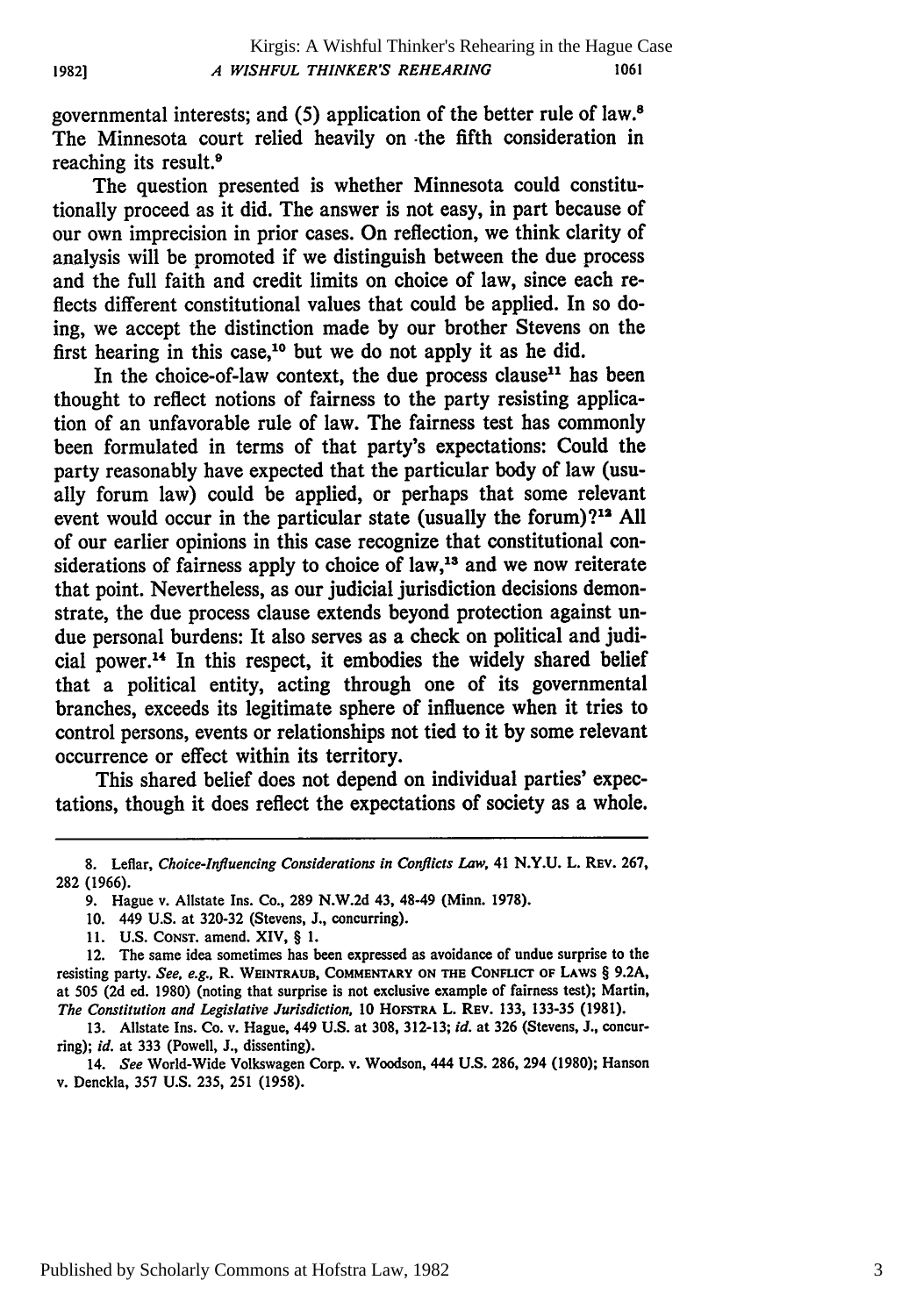It has, at times, been formulated as an aspect of federalism.<sup>15</sup> This formulation is accurate in the limited sense that there would be no problem (beyond avoiding undue personal burdens) in noninternational situations if our nation were not carved into political entities with territorial boundaries. But the fundamental concern with preserving a workable federal system rests with other constitutional provisions,<sup>16</sup> including the commerce,<sup>17</sup> full faith and credit,<sup>18</sup> and privileges and immunities clauses.19 Thus, the shared belief regarding the due process clause depends not so much on the needs of the federal system as on the conviction that it is presumptuous for a state, even more than it would be for an individual, to try to issue commands to all who might be within hearing distance. This conviction may be aroused when those commanded (or the events concerned) are in a foreign country, as in *Home Insurance Co. v. Dick*,<sup>20</sup> or in no country at all, and not just when they are under the federal umbrella by virtue of their presence in a sister state. And, it applies equally, if not more intensely, when the issue is choice of law rather than personal jurisdiction, since the assertion of authority affects persons' substantive rights and duties.<sup>21</sup>

We adhere to the view expressed in all of our earlier opinions that Minnesota did not defeat Allstate's reasonable expectations when it applied Minnesota law.<sup>22</sup> Nevertheless, we hold that Minnesota overextended its power and thereby violated the due process clause.

When a state supplies the rule of law to settle a private contro-

20. **281 U.S. 397 (1930).**

http://scholarlycommons.law.hofstra.edu/hlr/vol10/iss4/4

*<sup>15.</sup> See* World-Wide Volkswagen Corp. v. Woodson, 444 **U.S. 286, 292 (1980);** McCluney v. Jos. Schlitz Brewing Co., 649 **F.2d 578, 582** (8th Cir.), *affd mem.,* **454 U.S. 1071 (1981);** Reese, Legislative *Jurisdiction,* **78 COLUM.** L. REV. **1587, 1589, 1591-92 (1978).**

**<sup>16.</sup>** *See generally* Redish, *Due Process, Federalism, and Personal Jurisdiction: A Theo*retical Evaluation, **75** Nw. **U.L. REV. 1112 (1981).**

**<sup>17.</sup> U.S. CONST.** art. **I,** § **8.**

**<sup>18.</sup> U.S.** CONST. art. IV, § **1.**

**<sup>19.</sup> U.S. CONST.** art. IV, § 2.

<sup>21.</sup> See Redish, *supra* note **16,** at **1128-29, 1132-33;** Reese, The Hague Case: An **Op**portunity *Lost,* **10 HOFSTRA** L. **REV. 195, 197, 201 (1981);** Silberman, Shaffer v. Heitner: *The* End of an Era, 53 **N.Y.U.** L. **REV. 33, 82-83, 87-88 (1978).**

<sup>22.</sup> Allstate Ins. Co. v. Hague, 449 **U.S.** at **317-18;** id. at **328** (Stevens, **J.,** concurring); *Id.* at 336 (Powell, **J.,** dissenting); *see* Reese, *supra* note 21, at **197-98.** It is plausible to argue that the choice of Minnesota law was unfair to Allstate even though the choice did not defeat its reasonable expectations, since Allstate derived no benefit from Minnesota in this transaction. See Kirgis, The Roles of Due Process and Full Faith and Credit *in* Choice of Law **<sup>62</sup> CORNELL** L. **REV.** 94, **103, 106-09 (1976).** Nevertheless, we do not base our decision on this rationale.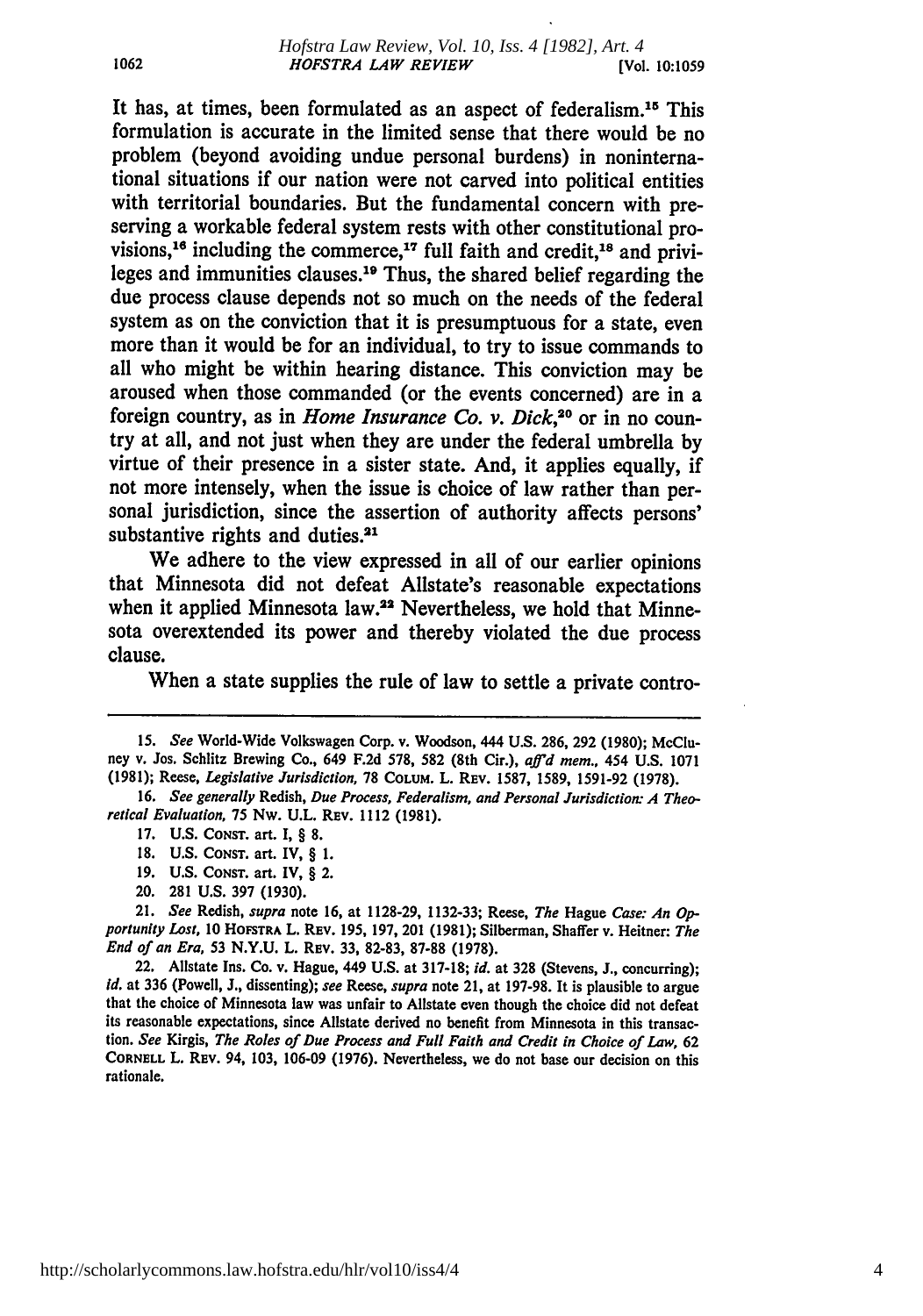versy, it is exercising state power. To do so legitimately, it must have within its territorial grasp some occurrence or relationship that its rule is designed to regulate.23 Justice Brennan's plurality opinion on the first hearing in this case implicitly recognized this by identifying three "contacts" with Minnesota.24 In the aggregate, these contacts might be thought to justify its assertion of state power. On reflection, however, we think they are insufficient for that purpose.

The issue facing the Minnesota court was the validity of a "no stacking" clause in an insurance contract issued in Wisconsin to a Wisconsin domiciliary. The accident occurred during an intrastate excursion in Wisconsin. Although Mrs. Hague's subsequent move to Minnesota probably gave that state an interest in applying its own law invalidating the "no stacking" clause,<sup>25</sup> it came too late.<sup>26</sup> Nothing remained of the contract except the duty to pay. The "no stacking" clause was beyond amendment or rescission by agreement of the parties to the contract, and it should equally be beyond amendment or rescission by legislative fiat of a state that became interested only after the duty to pay had accrued. To hold otherwise is simply to say that the rational desire to exercise power is a reason to legitimate its use.

That leaves two contacts: Allstate was doing business in Minnesota, and Mr. Hague was employed there, at all pertinent times. Our reconsideration convinces us, however, that these two contacts are irrelevant for due process purposes.

As some commentators have pointed out, if Allstate's business in Minnesota is a relevant contact for choice of Minnesota law, it must also be a relevant contact for choice of the law of all fifty states.<sup>27</sup> Due process limitations are not so undiscriminating. In ad-

**27.** *E.g.,* Reese, *supra* note 21, at 198; Silberman, *Can the State of Minnesota Bind the Nation?: Federal Choice-of-Law Constraints After* Allstate Insurance Co. v. Hague, **10** HoF**sTRA** L. **REV. 103, 106 (1981);** Weintraub, *supra* note **3,** at **29-30.** In a distinguishable but relevant context, we have rejected the notion that the "debt" owed by a nationwide insurance company to its insured is "present" wherever the company does business, since it would thus **be** present in all fifty states and the District of Columbia. Rush v. Savchuk, 444 **U.S. 320, 330 (1980).**

**1982]**

*<sup>23.</sup> See* Kirgis, *supra* note 22, at 103, 105-06.

<sup>24. 449</sup> U.S. at 313-20.

*<sup>25.</sup> See* Weinberg, *Conflicts Cases and the Problem of Relevant Time: A Response to the* Hague *Symposium,* 10 **HOFSTRA** L. REV. 1023, 1028 (1982).

<sup>26.</sup> John Hancock Mut. Life Ins. Co. v. Yates, 299 U.S. 178 (1936), and Home Ins. **Co.** v. Dick, **281** U.S. 397 (1930), both involved a post-occurrence change of residence to the forum state. In both cases, forum law benefited the new resident; in both cases, the change of residence was deemed constitutionally irrelevant. *Accord Hague,* 449 U.S. at 337 (Powell, J., dissenting).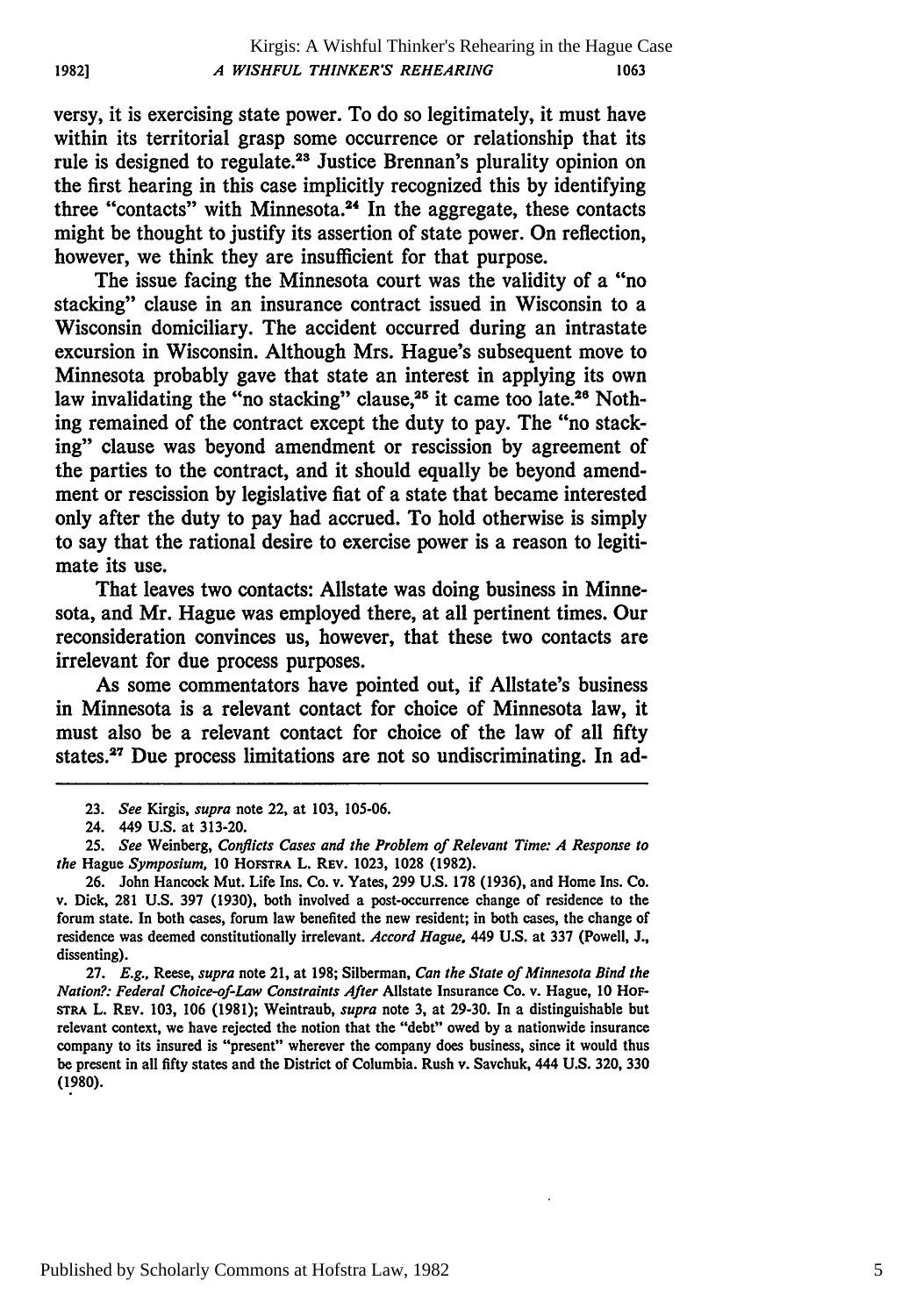dition, contrary to what was said in the previous plurality opinion.<sup>28</sup> we think it important that even though the New York reinsurers in the *Dick* case transacted business in the forum state (Texas).<sup>29</sup> the due process clause precluded Texas from applying its own law to invalidate a provision in the reinsured contract.30 In the present case, as in *Dick,* the rights and obligations under the contract were created outside the forum state. Further, forum law in both cases was unfavorable to the petitioning insurance companies. The Texas court in *Dick* had jurisdiction—and thus had the opportunity to apply its own law—only because the reinsurers transacted business in Texas.<sup>31</sup> precisely as Minnesota's opportunity in this case depended on **All**state's business in Minnesota. Since we did not treat the reinsurers' business in Texas as a relevant contact permitting choice of Texas law,<sup>32</sup> neither will we treat Allstate's Minnesota business as a relevant contact in the absence of some connection between that Minnesota business and the insurance contract at issue.<sup>33</sup>

Mr. Hague's employment in Minnesota is also irrelevant. He was not driving to or from work when the accident happened. Minnesota's public policy—to maximize benefits available to insureds injured or killed by uninsured motorists—is not designed to protect its work force. This is shown most clearly by the Minnesota Supreme Court's emphasis on Minnesota's interest in protecting Mrs. Hague as a post-accident Minnesota resident; the court mentioned Mr. Hague's employment only to argue that because he commuted to work, "the risk which was covered by the policy was located in Minnesota as well as Wisconsin."<sup>34</sup> Moreover, scholarly analysis shows that the Minnesota stacking rule is not employment-related.<sup>35</sup> Thus

**32. 281 U.S.** at 408.

34. Hague v. Allstate Ins. Co., **289 N.W.2d** 43, 47 (Minn. 1978).

**35.** Brilmayer, *Legitimate Interests in Multistate Problems: As Between State and Federal Law,* **79** MICH. L. REV. **1315,** 1343-47 **(1981);** *see* von Mehren **&** Trautman, *Constitu-*

**<sup>28.</sup>** 449 **U.S.** at **310** n.12.

**<sup>29.</sup>** Home Ins. Co. v. Dick, **15 S.W.2d 1028, 1029** (Tex. 1929).

**<sup>30. 281</sup>** U.S. at **407-08.**

**<sup>31.</sup>** The garnishment procedure used in *Dick* would not **be** permissible today as a means of obtaining jurisdiction over the original insurer. *See* Rush v. Savchuk, 444 U.S. **320** (1980); Shaffer v. Heitner, 433 **U.S. 186** (1977).

**<sup>33.</sup>** We realize that the clause at issue here was in an insurance contract issued (in Wisconsin) **by** Allstate, whereas the clause at issue in *Dick* was in an insurance contract issued (in Mexico) **by** a Mexican company and not **by** the reinsurers. The important point is not, however, whether the party doing business in the forum state issued the insurance contract, **but** whether (a) it had any relationship in that state with the insured, or perhaps with the beneficiary of the insurance, at any relevant time, or (b) the contract itself had any connection with the forum state.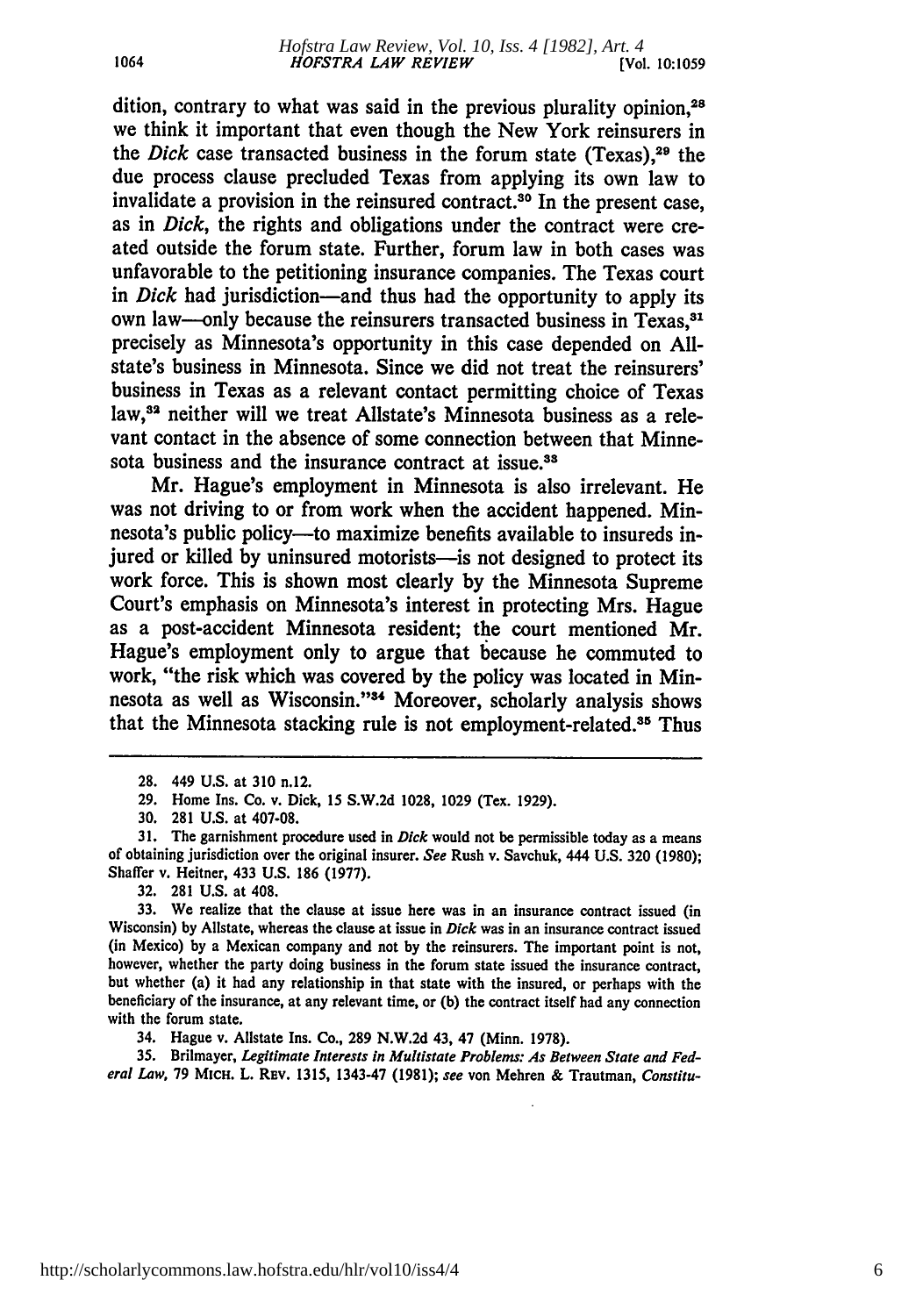Mr. Hague's Minnesota employment does not support Minnesota's attempt to apply its rule invalidating the "no stacking" provision in the insurance contract.

Since Minnesota's exercise of the power to supply its rule of law was not based on any relevant occurrence or relationship in Minnesota, it violated the due process clause. This being so, there is no need to decide whether Minnesota also violated the full faith and credit clause.

*Reversed.*

#### **ONE JUSTICE, CONCURRING IN THE RESULT**

I agree that the judgment below must be reversed, but **I** think its infirmity is more demonstrable under the full faith and credit clause than under the due process clause. Thus **I** would prefer to base our reversal solely on full faith and credit grounds.

The full faith and credit clause is the principal guardian of federal interests in the choice-of-law context.<sup>36</sup> In part, it imposes national uniformity when there are important reasons to apply a single body of law in determining the rights or liabilities of persons related to a particular transaction or entity.3' But it also serves to correct serious distortions in the normal choice-of-law process.<sup>38</sup> In this latter respect, it preserves federal values **by** maintaining some sense of multistate order in those (fortunately rare) cases where a state appears to be manipulating choice-of-law rules to reach predetermined results without giving heed to the interests of other states.<sup>39</sup> This is to be distinguished, of course, from cases where a state simply **errs** in applying its choice-of-law rules.<sup>40</sup>

The real significance of *John Hancock Mutual Life Insurance*

**37.** *See* Kirgis, *supra* note 22, at 120; Sedler, *supra* note **36,** at **92-100;** von Mehren **&** Trautman, *supra* note **35,** at 49, **53-56.**

**38.** *See* Kirgis, *supra* note 22, at 120, 122; von Mebren **&** Trautman, *supra* note **35,** at **49, 51-53.**

**39.** *See infra* text accompanying notes 41-57.

40. *See Hague,* 449 **U.S.** at **332** (Stevens, **J.,** concurring); *cf.* Weintraub, *supra* note **3,** at **25** (distinguishing evaluation of the constitutional issue from evaluation of the Minnesota decision as a matter of normal conflicts law).

*tional Control of Choice of Law: Some Reflections on* Hague, **10 HOFSTRA L. REV. 35,** 42-43 **(1981).**

**<sup>36.</sup>** *See, e.g.,* Martin, *supra* note 12, at 136-40; Twerski, *On* Territoriality and Sover*eignty: System Shock and Constitutional Choice of Law,* **10 HoSTrRA** L. REv. 149, **162 n.36 (1981).** *But see* Reese, *supra* note **15,** at **1587-91;** Sedler, *Constitutional Limitations on Choice of Law: The Perspective of Constitutional Generalism, <sup>10</sup>***HOFSTRA** L. **REV. 59, 92- 100 (1981);** Weintraub, *supra* note **3,** at **25-26.**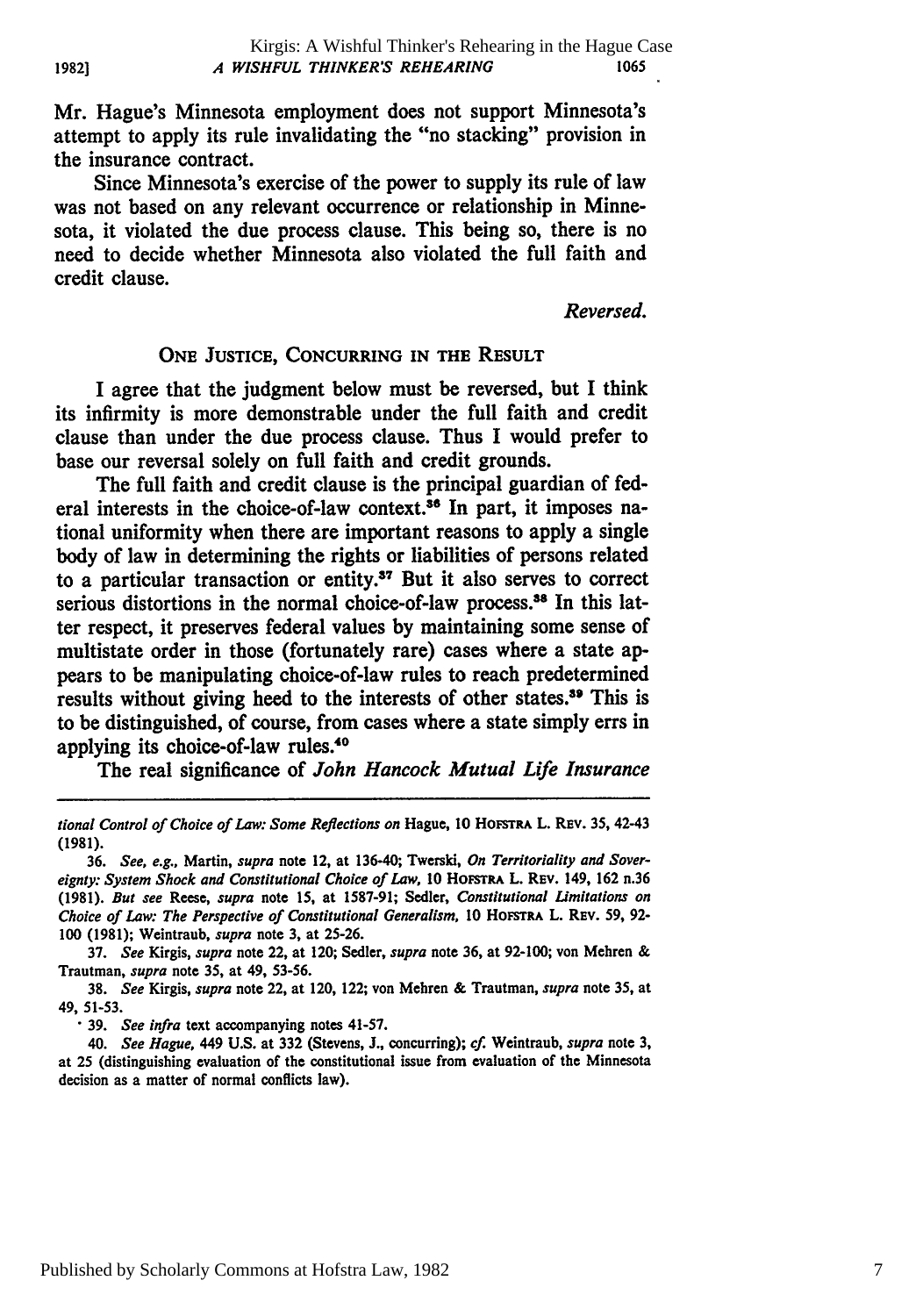*Co. v. Yates"* is not simply that the relationship of the forum state to the parties and the transaction was attenuated.<sup>42</sup> but that the Georgia Supreme Court manipulated its normal choice-of-law approach to reach the desired outcome: choice of Georgia law. This it did by treating as "procedural"—and thus subject to Georgia's permissive rule-the question whether a material misrepresentation in New York on an application for an insurance policy could be neutralized by a showing that the applicant orally gave the true facts to the agent.43 Such an unprincipled choice of law subverts interstate legal order, in violation of the full faith and credit clause.

Although I am reluctant to accuse any state of manipulating its rules to reach desired outcomes, I must conclude that Minnesota has done so when it has been presented with choice-of-law issues in personal injury or death cases. Since it decided *Milkovich v. Saari*<sup>44</sup> in 1973, the Minnesota Supreme Court has used Professor Robert A. Leflar's "choice-influencing considerations" as its choice-of-law method. As noted in the majority opinion, these considerations are **(1)** predictability of results; (2) maintenance of interstate and international order; **(3)** simplification of the judicial task; (4) advancement of the forum's governmental interests; and **(5)** application of the better rule of law.45 Professor Leflar has made clear that these considerations should not result in an automatic preference for forum law, nor should they operate to favor "preferred parties" (as distinguished from preferred rules of law, under the last consideration). 46 Yet, the Minnesota Supreme Court, from the time it adopted the Leflar approach, has consistently chosen the plaintiff-favoring law in personal injury and death cases, selecting its own law whenever possible and the other state's law on the rare occasions when Minnesota law would favor the defendant.

In *Milkovich,* the Minnesota Supreme Court applied Minnesota law to permit an Ontario automobile passenger to recover from a negligent Ontario host when they had an accident on a brief visit to Minnesota. Minnesota had no guest statute; Ontario did. In its next choice-of-law case, *Schwartz v. Consolidated Freightways Corp.,'7*

46. *Id.* at **299, 303;** Leflar, *Conflicts Law: More on Choice-Influencing Considerations,* 54 **CALIF.** L. **REV.** 1584, **1588 (1966).**

<sup>41.</sup> **299 U.S. 178 (1936).**

<sup>42.</sup> *Hague,* 449 **U.S.** at **310** (plurality opinion).

<sup>43.</sup> **182** Ga. **213,** 214, **185 S.E. 268, 269 (1936).**

<sup>44.</sup> **295** Minn. **155, 203 N.W.2d** 408 **(1973).**

<sup>45.</sup> Leflar, *supra* note **8,** at **282.**

<sup>47.</sup> **300** Minn. **487,** 221 **N.W.2d 665** (1974), *cert. denied,* 425 **U.S. 959 (1976).**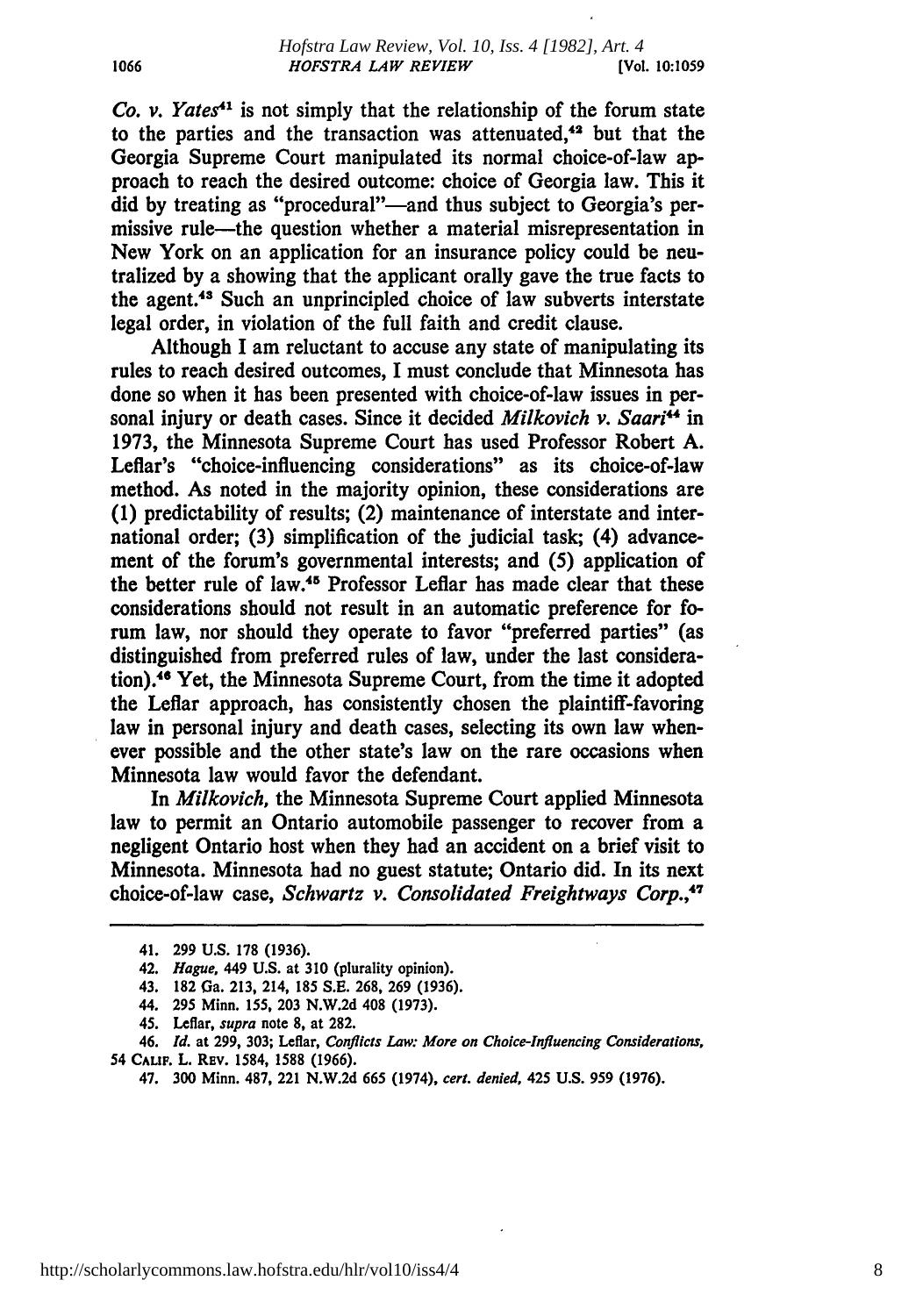the Minnesota court applied the Minnesota comparative negligence rule to benefit a Minnesota plaintiff whose contributory negligence in an Indiana accident would have barred recovery under Indiana law. The defendants' only known contact with Minnesota was that they were licensed to do business there. Then, in *Myers v. Government Employees Insurance Co.*<sup>48</sup> the Minnesota court found that the forum's governmental interests (Leflar's fourth consideration) would be advanced by combining Louisiana's direct action statute<sup>49</sup> with Minnesota's long statute of limitations<sup>50</sup> to give a Minnesota resident, injured in Louisiana, a remedy against the tortfeasor's insurance company. Next, in *Blamey v. Brown*,<sup>51</sup> the court held that the Minnesota Dram Shop Act<sup>52</sup> did not impose liability on the owner of a small Wisconsin bar for an intoxicated patron's negligence in Minnesota on his way home. Minnesota common law, however, came to the Minnesota plaintiff's rescue despite the bar owner's nonliability under Wisconsin law. In *Follese v. Eastern Airlines*,<sup>53</sup> a flight attendant hired outside Minnesota and based in Florida was allowed to obtain Minnesota workers' compensation benefits for injuries incurred outside Minnesota during scheduled flights.<sup>54</sup> When injured, she was a Florida resident, although she may have retained her preexisting Minnesota domicile, to which she returned after she left her employment. 55 Finally, in *Hime v. State Farm Fire & Casualty Co., <sup>56</sup>*the Minnesota Supreme Court used Minnesota law to invalidate an intra-family immunity clause in an insurance policy issued in Florida to a Floridian whose negligence in Minnesota was partly responsible for an injury to his spouse. Other Minnesota decisions with interstate fact situations have similarly interpreted Minnesota statutes generously for plaintiffs.<sup>57</sup>

54. Benefits were denied in connection with one accident that occurred after the Minnesota compensation statute was amended to preclude its application to out-of-state injuries incurred **by** a worker neither hired nor based in the state. *Id.* at **832-33.**

**56.** 284 **N.W.2d 829** (Minn. **1979),** *cert. denied,* 444 **U.S. 1032 (1980).**

**57.** *See* Petty v. Allstate Ins. Co., **290 N.W.2d 763** (Minn. **1980);** Ewers v. Thunderbird Aviation, Inc., **289 N.W.2d** 94 (Minn. **1979).** *See generally* Davies, *A Legislator's Look at* Hague *and Choice of Law,* **10** HOFsTRA L. **REV. 171 (1981)** (pointing out Minnesota's consistent preference for application of its own rules of law).

**1982]**

**<sup>48. 302</sup>** Minn. **359, 225 N.W.2d 238** (1974).

**<sup>49.</sup> LA. REV. STAT. ANN. tit. 22** § **655** (West **1978).**

**<sup>50.</sup> MINN. STAT. ANN.** § **541.14 (West 1947)** (repealed **1977).**

**<sup>51. 270</sup> N.W.2d 884** (Minn. **1978),** *cert. denied,* 444 **U.S. 1070 (1980).**

**<sup>52.</sup> MINN. STAT. ANN.** § **340.95** (West Supp. **1981).**

**<sup>53. 271</sup> N.W.2d 824** (Minn. **1978).**

**<sup>55.</sup>** *Id.* at **830-31.**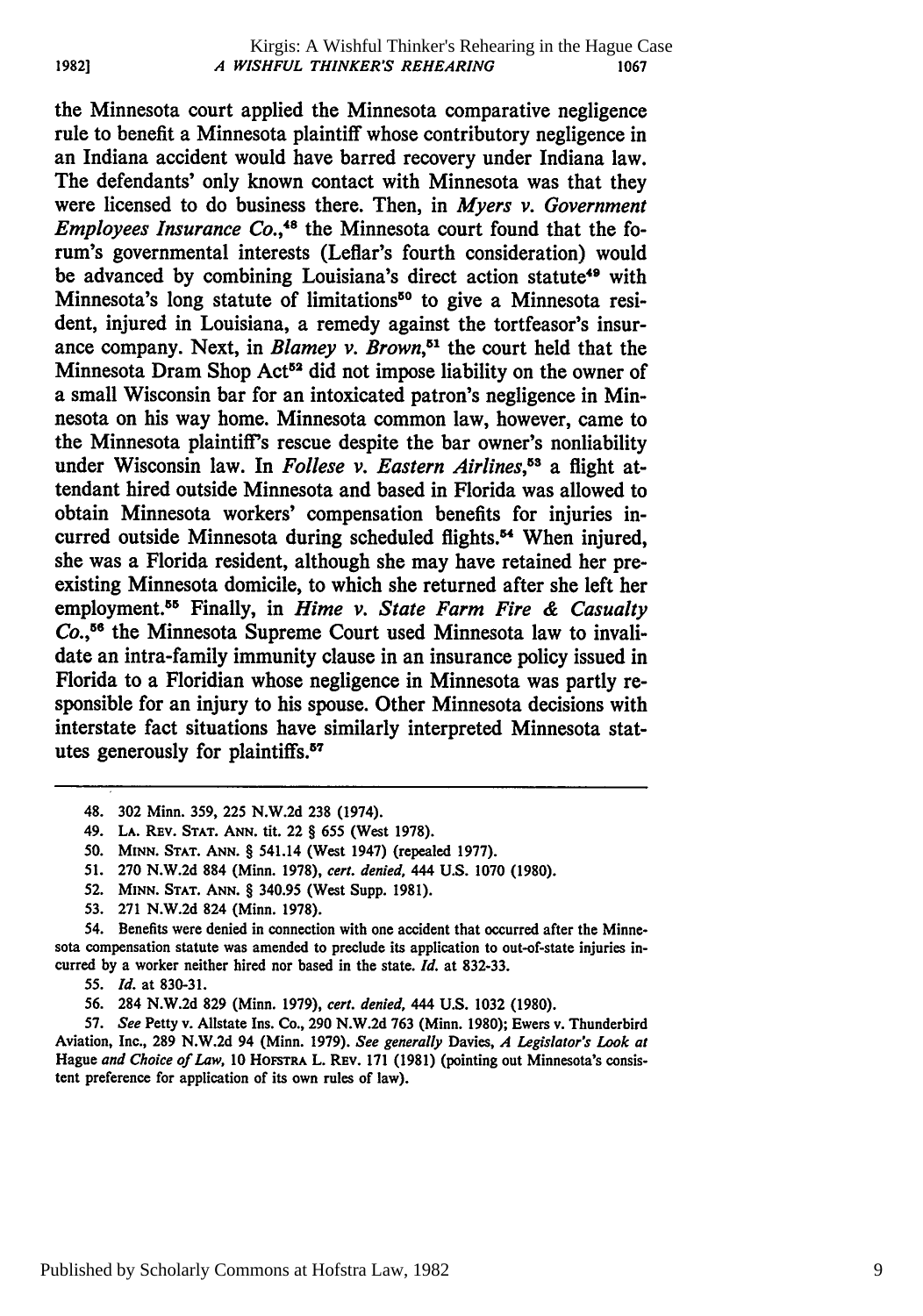Unless one argues that, under Professor Leflar's fifth consideration, the rule favoring the plaintiff is always the better rule of law-an argument neither Professor Leflar nor the Minnesota Supreme Court makes outright-it is difficult to characterize Minnesota's application of the Leflar approach as anything other than manipulative. It is true that individual examination of the case before us (or any other individual case in the *Milkovich* line) does not easily reveal choice-of-law manipulation. But we should not blind ourselves to the larger picture. This Court may legitimately ask whether the cumulative effect of a state court's decisions over a period of time would impair federal interests, even though any single decision would not. That is precisely what was done in another context in Zschernig v. Miller,<sup>58</sup> where the Court struck down an Oregon probate law because the Oregon courts had applied it over the years in ways that intruded upon the federal government's effective conduct of the nation's foreign policy. In that case, as in the present dispute, the occasion was and is appropriate to put an end to state obstruction of federal goals, even though the obstruction in the case at hand, considered alone, is not major.59

Since **I** believe Minnesota has violated the full faith and credit clause, I would not reach the due process issue.

#### THREE JUSTICES, **DISSENTING**

For purposes of argument, we accept the proposition that the due process and full faith and credit clauses provide separate tests for the constitutionality of state choice of law. We think Minnesota violated neither clause in this case.

The majority concedes that Minnesota did not defeat Allstate's expectations.<sup>60</sup> That should have ended the due process inquiry.<sup>61</sup> Instead, the majority goes on to apply a due process "power" test, and determines that Minnesota exceeded appropriate limits upon its power to subject Allstate to its substantive rule of law. There is,

**<sup>58. 389</sup> U.S.** 429 **(1968).**

*<sup>59.</sup> Zschernig* struck down the Oregon statute even though the Justice Department had disclaimed any undue interference with the conduct of American foreign relations in the circumstances of that particular case. *Id.* at 434. In Rush v. Savchuk, 444 **U.S. 320, 332 (1980),** this Court considered the subtle shift from focus on the defendant to focus on the plaintiff in a string of *quasi in rem* jurisdiction cases; we said that "[s]uch an approach is forbidden **by** *International Shoe* and its progeny." **If** we could look at trends in *Rush,* and not just at the case then before us, there is no reason to refrain from doing so here.

**<sup>60.</sup>** *See supra* text accompanying note 22.

**<sup>61.</sup>** *See* Martin, *supra* note 12, at **133-36.**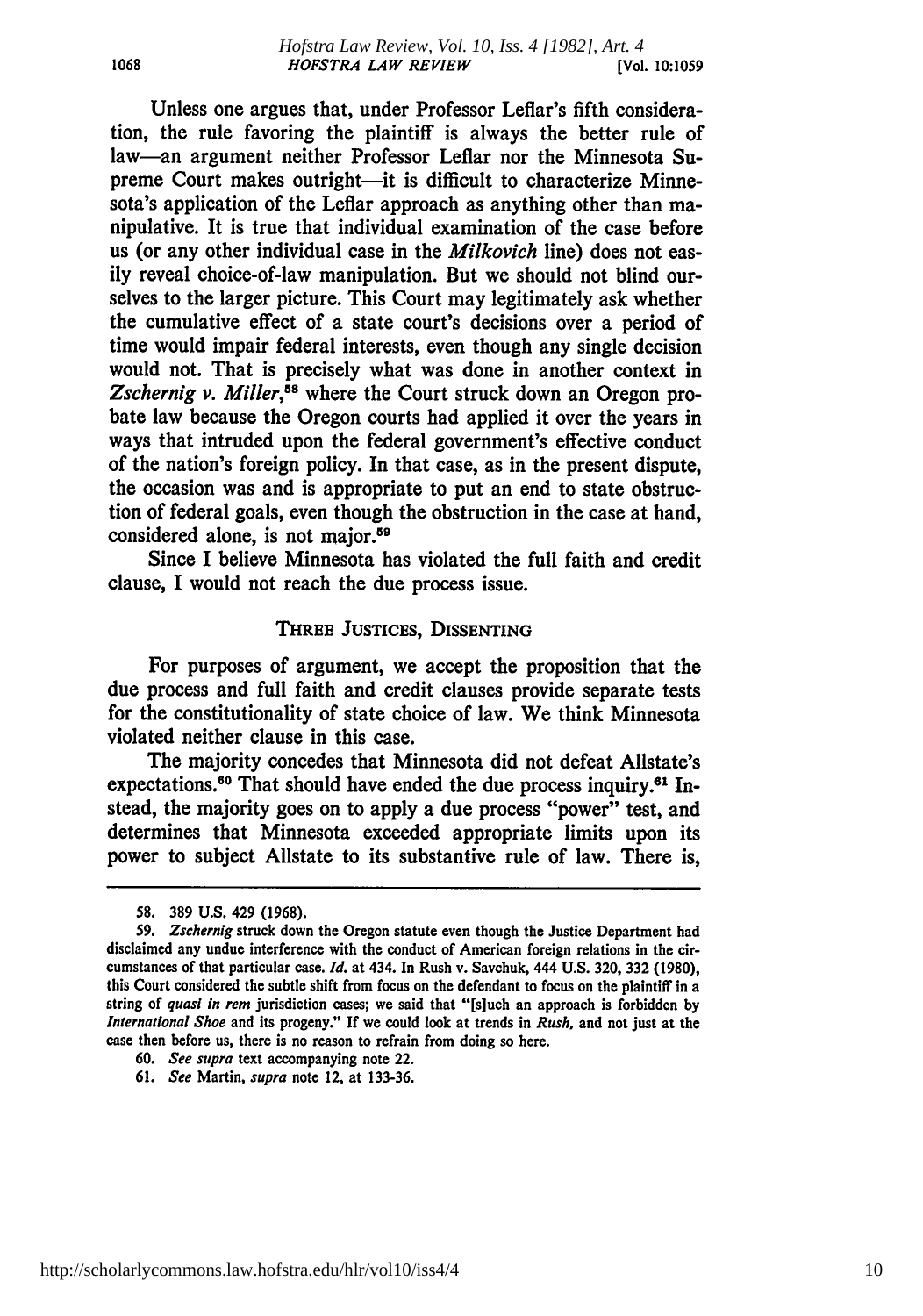however, no assertion that Minnesota lacked the power to hear the  $case$ <sup>62</sup>

If the exertion of state power is a due process concern at all, it should **be** so only when the issue relates to the exercise of a court's jurisdiction over a defendant. When a state court attempts to exercise its jurisdiction, it is exerting power over the parties-power that may be enforced, for example, **by** use of the contempt process or **by** attachment and execution against the parties' property. It is this tangible exertion of power that has concerned this Court in cases like *World-Wide Volkswagen Corp. v. Woodsone "* and *Hanson v. Denckla.e*

Absent a showing of unfair surprise to a party, we have not heretofore concerned ourselves with the power of a state under the due process clause to apply its own law in any case lacking an international dimension, once a court has legitimately asserted personal jurisdiction over the parties. The reason, we submit, is that any necessary limit upon the power of a state to apply its own law, apart from limits imposed **by** notions of fairness to individual parties, is based on the needs of federalism embodied in the full faith and credit clause. The sole exception, if *Home Insurance Co. v. Dick<sup>85</sup>* is still good law, is in cases where the only "state" involved other than the forum is a foreign nation. Thus, in the absence of some convincing demonstration of unfairness in this case, there is no due process reason to strike down Minnesota's application of its own law.<sup>66</sup>

The concurring opinion attempts to identify a federal interest in avoiding manipulation of choice-of-law rules, and finds this interest expressed in the full faith and credit clause.<sup>67</sup> The opinion concedes, however, that manipulation is to be distinguished from simple error in applying choice-of-law rules.<sup>68</sup> We think Minnesota committed a simple error, at most.<sup>68</sup>

- 64. **357 U.S. 235 (1958).**
- **65. 281 U.S. 397 (1930).**

**66.** The majority suggests that application of Minnesota law may have been unfair in this case, but the point is not developed. *See supra* note 22. We simply note that Allstate could have foreseen the application of Minnesota law.

- **67.** *See supra* text accompanying notes **36-39.**
- **68.** *See supra* text accompanying note 40.

**69.** Professor Leflar, whose methodology Minnesota employs, has examined the result in this case and does not accuse the Minnesota court of manipulation. He implies that the choice of Minnesota law may have been erroneous, but that is not tantamount to saying it was manipulative. If he does not think there was manipulation, we fail to see how our concurring col-

**1982]**

**<sup>62.</sup>** *See supra* text accompanying note **6.**

**<sup>63.</sup>** 444 **U.S. 286 (1980).**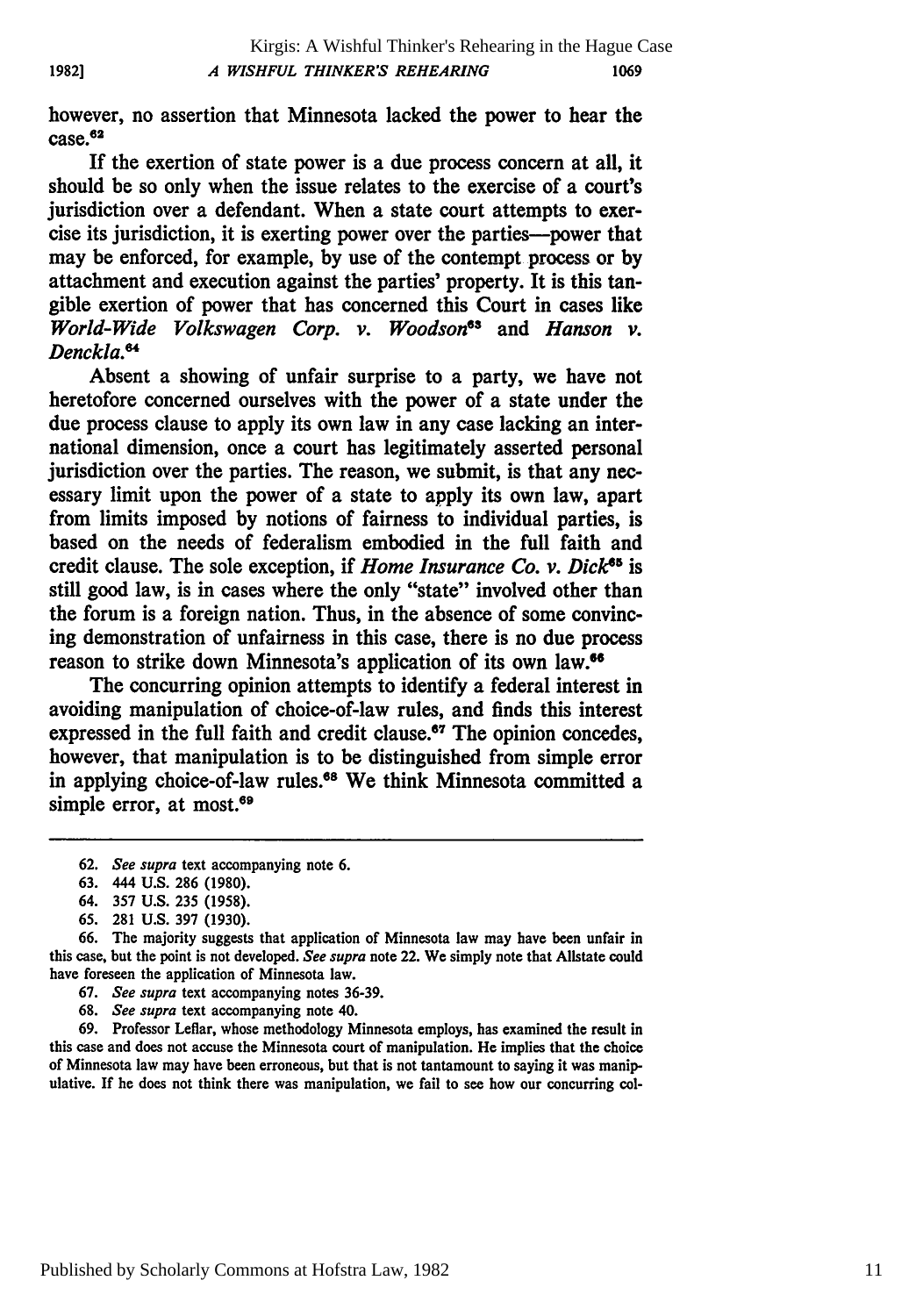It is said, however, that this is just one of a series of Minnesota choice-of-law decisions favoring plaintiffs, and that the cumulative effect of these decisions amounts to a full faith and credit violation."0 Even if we assume arguendo that it is appropriate to rely on cumulative effect rather than limiting our analysis to the case at hand, $71$  one must recognize that the choice-of-law method espoused by Minnesota places considerable emphasis on applying "the better rule of law."<sup>72</sup> The modern trend in personal injury and death cases, whether or not they involve choice-of-law issues, is to spread rather than concentrate the risk."8 That implies, of course, that plaintifforiented rules are likely to be regarded as "better;" Minnesota should not, therefore, be accused of manipulation if it chooses those rules in multistate personal injury and death cases.

Since there is no other plausible reason to think that Minnesota violated either the due process or the full faith and credit clause, the judgment below should be affirmed.

#### THE WISHFUL THINKER'S CONCLUSION

Persons should not be subjected to the adverse rules of a state with which they have no contact or affiliation relevant to the particular rules involved. This is the most persuasive reading of the *Dick* case, and it should be reaffirmed. The *Dick* Court employed the due process clause to reach this result, using the clause not as a matter of federalism nor even of international comity, but as a means of reining in a political entity (Texas) that had used its power excessively. Minnesota similarly transgressed in *Hague* and should have suffered the same fate. To use the due process clause to reach this result would strain neither the language nor the purpose of the clause, since it could hardly be "due process" for a state to dictate to all it can catch how they should behave.74

league could think otherwise. See Leflar, *Choice of Law: States' Rights*, 10 HOFSTRA L. REV. **203,** 204 **(1981).**

**<sup>70.</sup>** *See supra* text accompanying notes 44-59.

**<sup>71.</sup>** We note that Zschernig v. Miller, **389 U.S.** 429 **(1968),** upon which the concurring opinion relies, dealt with the delicate area of state interference with the federal foreign affairs power, and did not involve the full faith and credit clause.

**<sup>72.</sup>** *See* Leflar, *supra* note 8, at 295-304; Leflar, *supra* note 46, at **1587-88.**

**<sup>73.</sup>** *See* generally *Symposium, Products Liability: Economic Analysis and the Law,* **38 U. CHI.** L. REV. **1 (1970).** In the tort area, "substantive rules have shown a continual development in favor of recovery." R. **WEINTRAUB,** *supra* note **12,** § **6.4,** at **271** (footnote omitted).

<sup>74.</sup> **I** am sensitive to Professor Redish's criticism of the way the due process clause has been used in personal jurisdiction cases. *See* Redish, *supra* note **16,** *passim.* **I** agree that it is not an appropriate tool for requiring states to respect federal interests, but its primary focus on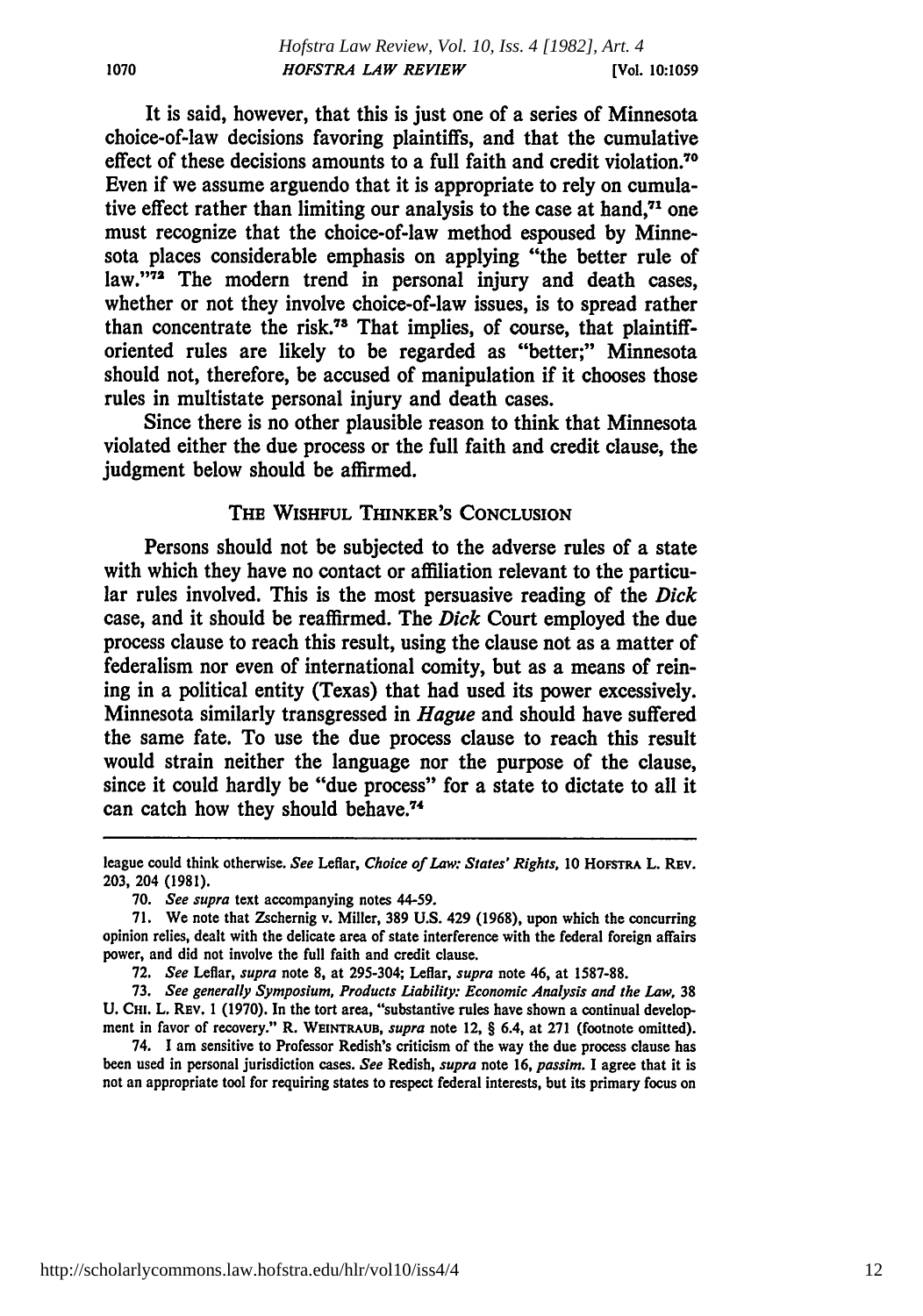**1982]**

The hypothetical concurring opinion, though plausible, is less convincing than the majority opinion. As the dissent points out, Professor Leflar's methodology virtually cries out for the choice of plaintiff-favoring rules in personal injury and death cases. One might say that the Leflar approach openly invites manipulation.<sup>75</sup> but one must ask whether that manipulation offends federal interests if it does not inevitably result in choice of forum law over **all** other states' law. In Minnesota there is a strong forum preference,<sup> $76$ </sup> but an even stronger plaintiff preference. The latter, in itself, probably should not be a full faith and credit concern.

The trouble with the dissent is that it takes too narrow a view of the due process clause. We do need some check on the states' rulemaking power even when other states' interests are not seriously impaired,<sup>77</sup> and the due process clause provides the appropriate means. Minnesota, and its sister states, should be given that message.

- **76.** *See* Davies, *supra* note **57,** at **171-82.**
- **77.** *See supra* notes **47-57,** and accompanying text.

the interests of persons does make this clause an appropriate tool for restraining states' attempts to dictate rules of law for persons to obey.

**<sup>75.</sup>** *Cf.* Shreve, *In Search of a Choice-of-Law Reviewing Standard-Reflections on* **All**state Insurance Co. v. Hague, **66 MINN.** L. **REV. 327,** 342 **(1982)** (Leflar methodology can **be** manipulated to produce the same results as interest analysis).